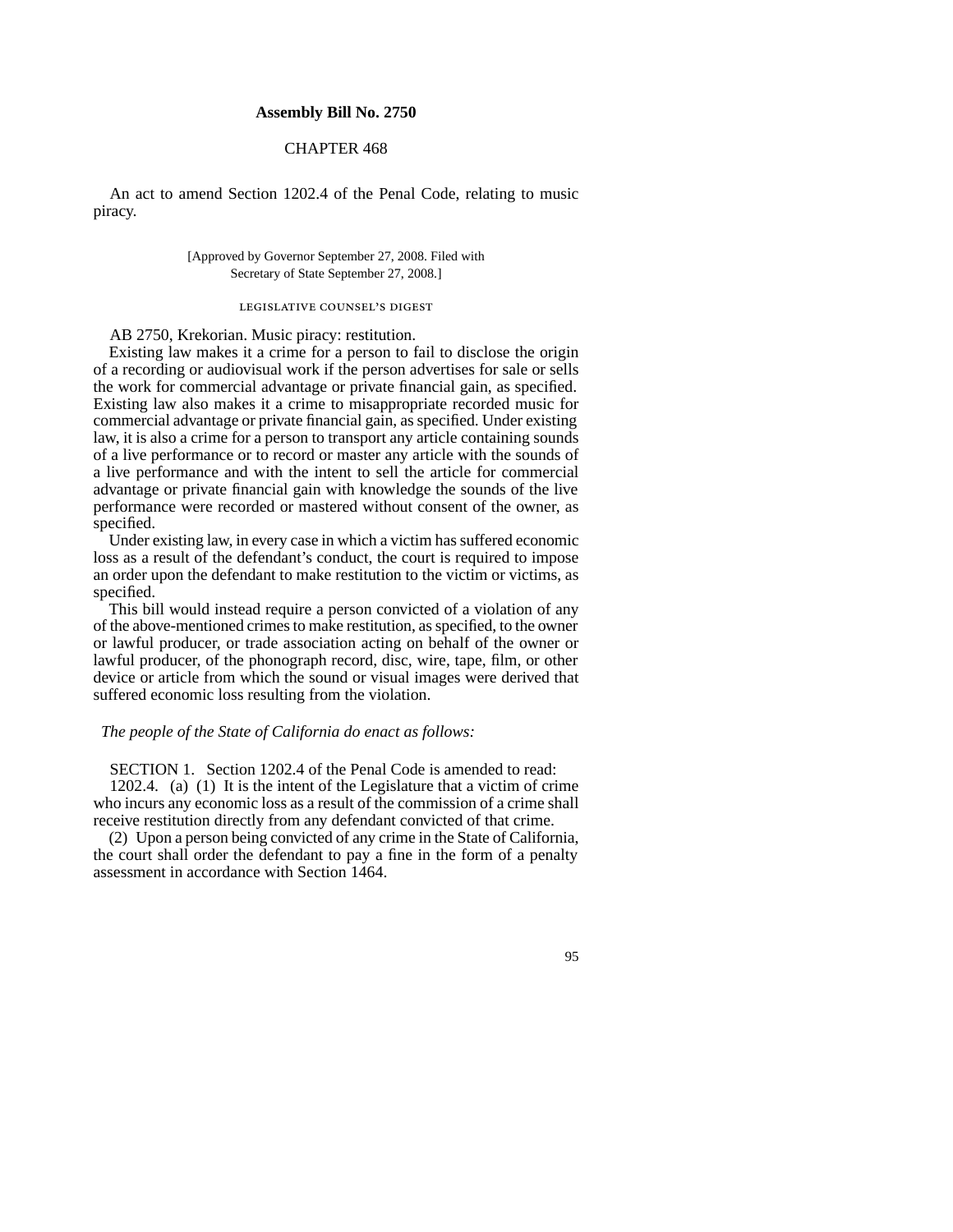(3) The court, in addition to any other penalty provided or imposed under the law, shall order the defendant to pay both of the following:

(A) A restitution fine in accordance with subdivision (b).

(B) Restitution to the victim or victims, if any, in accordance with subdivision (f), which shall be enforceable as if the order were a civil judgment.

(b) In every case where a person is convicted of a crime, the court shall impose a separate and additional restitution fine, unless it finds compelling and extraordinary reasons for not doing so, and states those reasons on the record.

(1) The restitution fine shall be set at the discretion of the court and commensurate with the seriousness of the offense, but shall not be less than two hundred dollars (\$200), and not more than ten thousand dollars (\$10,000), if the person is convicted of a felony, and shall not be less than one hundred dollars (\$100), and not more than one thousand dollars (\$1,000), if the person is convicted of a misdemeanor.

(2) In setting a felony restitution fine, the court may determine the amount of the fine as the product of two hundred dollars (\$200) multiplied by the number of years of imprisonment the defendant is ordered to serve, multiplied by the number of felony counts of which the defendant is convicted.

(c) The court shall impose the restitution fine unless it finds compelling and extraordinary reasons for not doing so, and states those reasons on the record. A defendant's inability to pay shall not be considered a compelling and extraordinary reason not to impose a restitution fine. Inability to pay may be considered only in increasing the amount of the restitution fine in excess of the two hundred-dollar (\$200) or one hundred-dollar (\$100) minimum. The court may specify that funds confiscated at the time of the defendant's arrest, except for funds confiscated pursuant to Section 11469 of the Health and Safety Code, be applied to the restitution fine if the funds are not exempt for spousal or child support or subject to any other legal exemption.

(d) In setting the amount of the fine pursuant to subdivision (b) in excess of the two hundred-dollar (\$200) or one hundred-dollar (\$100) minimum, the court shall consider any relevant factors including, but not limited to, the defendant's inability to pay, the seriousness and gravity of the offense and the circumstances of its commission, any economic gain derived by the defendant as a result of the crime, the extent to which any other person suffered any losses as a result of the crime, and the number of victims involved in the crime. Those losses may include pecuniary losses to the victim or his or her dependents as well as intangible losses, such as psychological harm caused by the crime. Consideration of a defendant's inability to pay may include his or her future earning capacity. A defendant shall bear the burden of demonstrating his or her inability to pay. Express findings by the court as to the factors bearing on the amount of the fine shall not be required. A separate hearing for the fine shall not be required.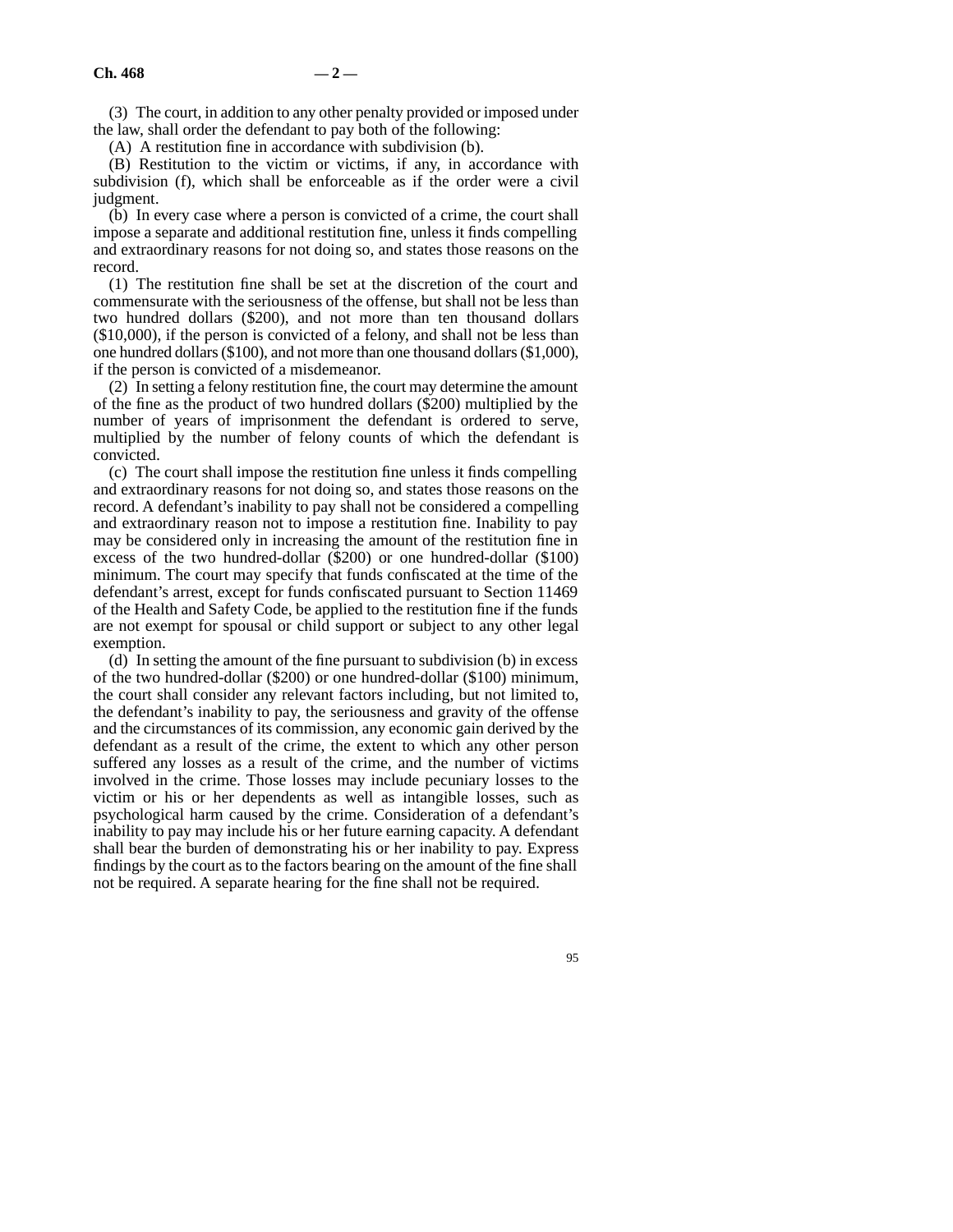$-3 -$  **Ch.** 468

(e) The restitution fine shall not be subject to penalty assessments authorized in Section 1464 or Chapter 12 (commencing with Section 76000) of Title 8 of the Government Code, or the state surcharge authorized in Section 1465.7, and shall be deposited in the Restitution Fund in the State Treasury.

(f) Except as provided in subdivisions (q) and (r), in every case in which a victim has suffered economic loss as a result of the defendant's conduct, the court shall require that the defendant make restitution to the victim or victims in an amount established by court order, based on the amount of loss claimed by the victim or victims or any other showing to the court. If the amount of loss cannot be ascertained at the time of sentencing, the restitution order shall include a provision that the amount shall be determined at the direction of the court. The court shall order full restitution unless it finds compelling and extraordinary reasons for not doing so, and states them on the record. The court may specify that funds confiscated at the time of the defendant's arrest, except for funds confiscated pursuant to Section 11469 of the Health and Safety Code, be applied to the restitution order if the funds are not exempt for spousal or child support or subject to any other legal exemption.

(1) The defendant has the right to a hearing before a judge to dispute the determination of the amount of restitution. The court may modify the amount, on its own motion or on the motion of the district attorney, the victim or victims, or the defendant. If a motion is made for modification of a restitution order, the victim shall be notified of that motion at least 10 days prior to the proceeding held to decide the motion.

(2) Determination of the amount of restitution ordered pursuant to this subdivision shall not be affected by the indemnification or subrogation rights of any third party. Restitution ordered pursuant to this subdivision shall be ordered to be deposited to the Restitution Fund to the extent that the victim, as defined in subdivision (k), has received assistance from the Victim Compensation Program pursuant to Chapter 5 (commencing with Section 13950) of Part 4 of Division 3 of Title 2 of the Government Code.

(3) To the extent possible, the restitution order shall be prepared by the sentencing court, shall identify each victim and each loss to which it pertains, and shall be of a dollar amount that is sufficient to fully reimburse the victim or victims for every determined economic loss incurred as the result of the defendant's criminal conduct, including, but not limited to, all of the following:

(A) Full or partial payment for the value of stolen or damaged property. The value of stolen or damaged property shall be the replacement cost of like property, or the actual cost of repairing the property when repair is possible.

(B) Medical expenses.

(C) Mental health counseling expenses.

(D) Wages or profits lost due to injury incurred by the victim, and if the victim is a minor, wages or profits lost by the minor's parent, parents, guardian, or guardians, while caring for the injured minor. Lost wages shall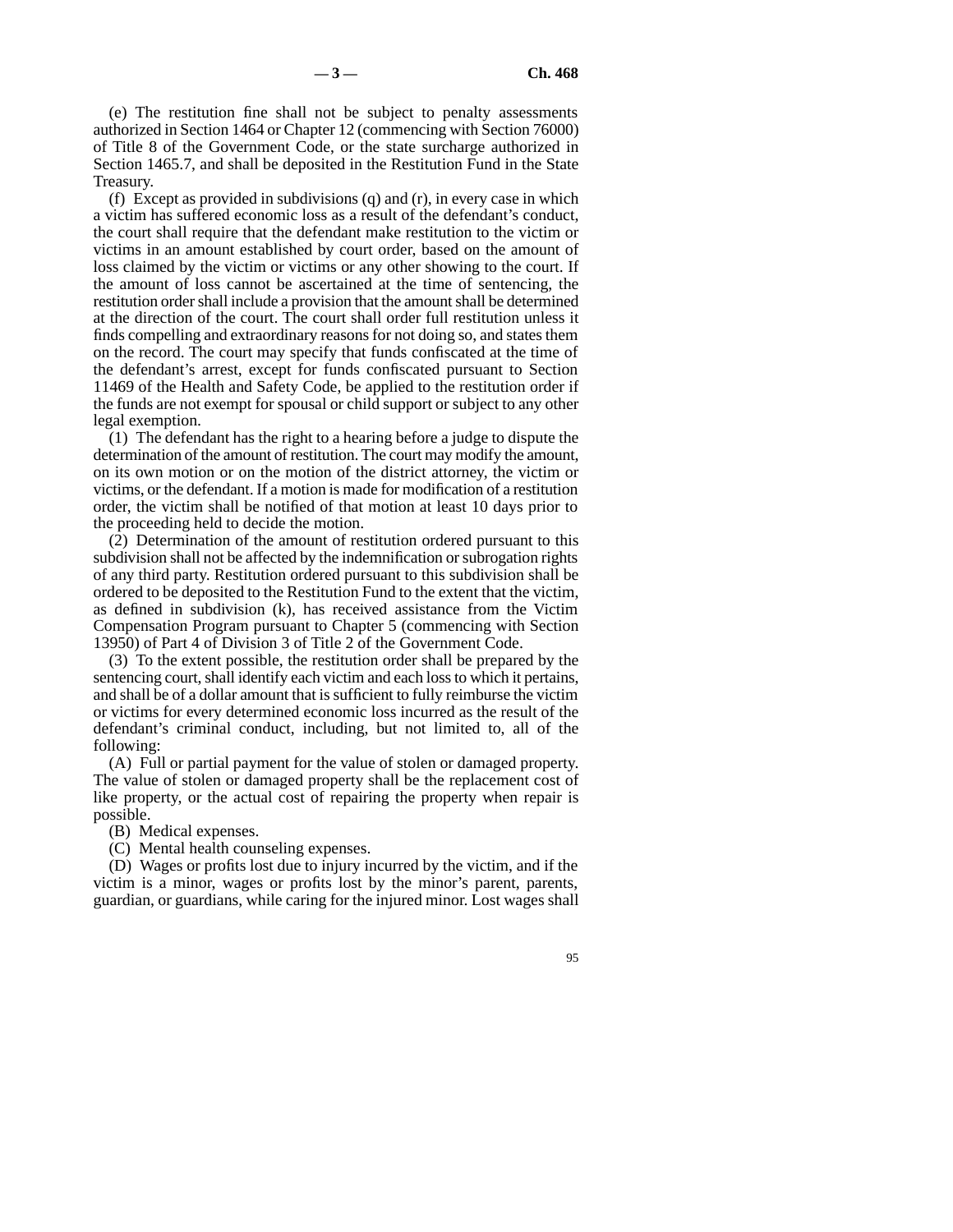include any commission income as well as any base wages. Commission income shall be established by evidence of commission income during the 12-month period prior to the date of the crime for which restitution is being ordered, unless good cause for a shorter time period is shown.

(E) Wages or profits lost by the victim, and if the victim is a minor, wages or profits lost by the minor's parent, parents, guardian, or guardians, due to time spent as a witness or in assisting the police or prosecution. Lost wages shall include any commission income as well as any base wages. Commission income shall be established by evidence of commission income during the 12-month period prior to the date of the crime for which restitution is being ordered, unless good cause for a shorter time period is shown.

(F) Noneconomic losses, including, but not limited to, psychological harm, for felony violations of Section 288.

(G) Interest, at the rate of 10 percent per annum, that accrues as of the date of sentencing or loss, as determined by the court.

(H) Actual and reasonable attorney's fees and other costs of collection accrued by a private entity on behalf of the victim.

(I) Expenses incurred by an adult victim in relocating away from the defendant, including, but not limited to, deposits for utilities and telephone service, deposits for rental housing, temporary lodging and food expenses, clothing, and personal items. Expenses incurred pursuant to this section shall be verified by law enforcement to be necessary for the personal safety of the victim or by a mental health treatment provider to be necessary for the emotional well-being of the victim.

(J) Expenses to install or increase residential security incurred related to a crime, as defined in subdivision (c) of Section 667.5, including, but not limited to, a home security device or system, or replacing or increasing the number of locks.

(K) Expenses to retrofit a residence or vehicle, or both, to make the residence accessible to or the vehicle operational by the victim, if the victim is permanently disabled, whether the disability is partial or total, as a direct result of the crime.

(4) (A) If, as a result of the defendant's conduct, the Restitution Fund has provided assistance to or on behalf of a victim or derivative victim pursuant to Chapter 5 (commencing with Section 13950) of Part 4 of Division 3 of Title 2 of the Government Code, the amount of assistance provided shall be presumed to be a direct result of the defendant's criminal conduct and shall be included in the amount of the restitution ordered.

(B) The amount of assistance provided by the Restitution Fund shall be established by copies of bills submitted to the California Victim Compensation and Government Claims Board reflecting the amount paid by the board and whether the services for which payment was made were for medical or dental expenses, funeral or burial expenses, mental health counseling, wage or support losses, or rehabilitation. Certified copies of these bills provided by the board and redacted to protect the privacy and safety of the victim or any legal privilege, together with a statement made under penalty of perjury by the custodian of records that those bills were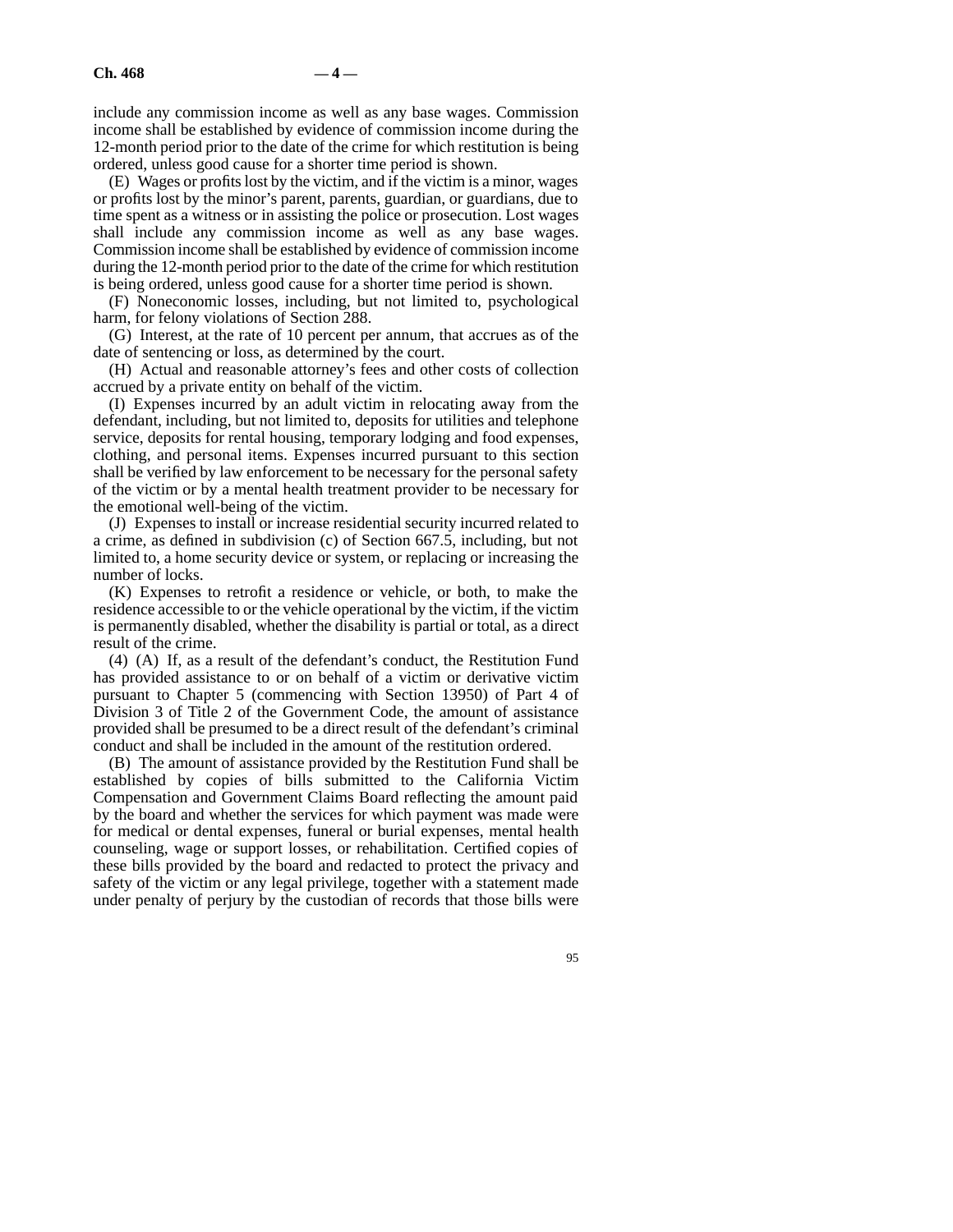submitted to and were paid by the board, shall be sufficient to meet this requirement.

(C) If the defendant offers evidence to rebut the presumption established by this paragraph, the court may release additional information contained in the records of the board to the defendant only after reviewing that information in camera and finding that the information is necessary for the defendant to dispute the amount of the restitution order.

(5) Except as provided in paragraph (6), in any case in which an order may be entered pursuant to this subdivision, the defendant shall prepare and file a disclosure identifying all assets, income, and liabilities in which the defendant held or controlled a present or future interest as of the date of the defendant's arrest for the crime for which restitution may be ordered. The financial disclosure statements shall be made available to the victim and the board pursuant to Section 1214. The disclosure shall be signed by the defendant upon a form approved or adopted by the Judicial Council for the purpose of facilitating the disclosure. Any defendant who willfully states as true any material matter that he or she knows to be false on the disclosure required by this subdivision is guilty of a misdemeanor, unless this conduct is punishable as perjury or another provision of law provides for a greater penalty.

(6) A defendant who fails to file the financial disclosure required in paragraph (5), but who has filed a financial affidavit or financial information pursuant to subdivision (c) of Section 987, shall be deemed to have waived the confidentiality of that affidavit or financial information as to a victim in whose favor the order of restitution is entered pursuant to subdivision (f). The affidavit or information shall serve in lieu of the financial disclosure required in paragraph (5), and paragraphs (7) to (10), inclusive, shall not apply.

(7) Except as provided in paragraph (6), the defendant shall file the disclosure with the clerk of the court no later than the date set for the defendant's sentencing, unless otherwise directed by the court. The disclosure may be inspected or copied as provided by subdivision (b), (c), or (d) of Section 1203.05.

(8) In its discretion, the court may relieve the defendant of the duty under paragraph (7) of filing with the clerk by requiring that the defendant's disclosure be submitted as an attachment to, and be available to, those authorized to receive the following:

(A) Any report submitted pursuant to subparagraph (C) of paragraph (2) of subdivision (b) of Section 1203 or subdivision (g) of Section 1203.

(B) Any stipulation submitted pursuant to paragraph (4) of subdivision (b) of Section 1203.

(C) Any report by the probation officer, or any information submitted by the defendant applying for a conditional sentence pursuant to subdivision (d) of Section 1203.

(9) The court may consider a defendant's unreasonable failure to make a complete disclosure pursuant to paragraph (5) as any of the following: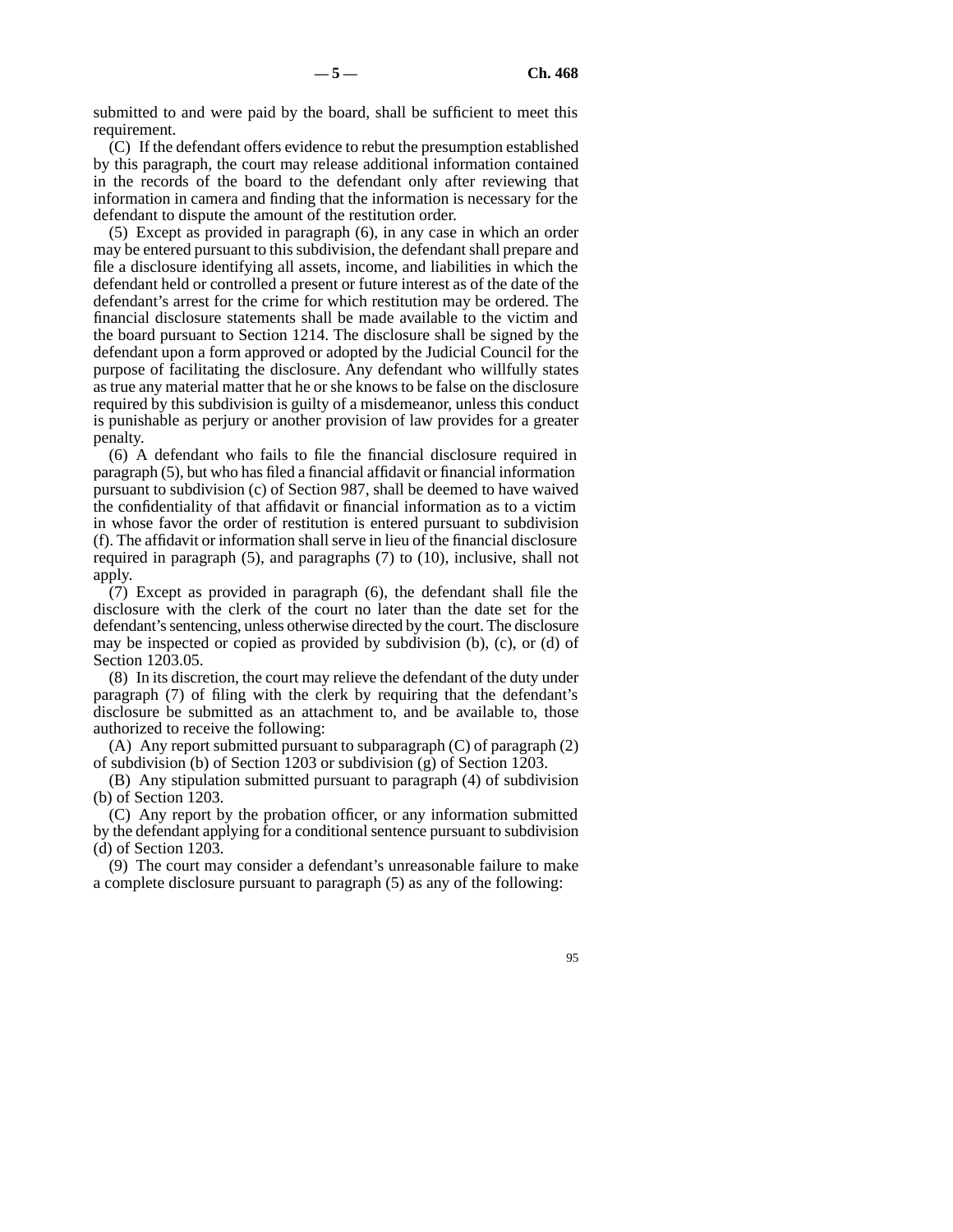(A) A circumstance in aggravation of the crime in imposing a term under subdivision (b) of Section 1170.

(B) A factor indicating that the interests of justice would not be served by admitting the defendant to probation under Section 1203.

(C) A factor indicating that the interests of justice would not be served by conditionally sentencing the defendant under Section 1203.

(D) A factor indicating that the interests of justice would not be served by imposing less than the maximum fine and sentence fixed by law for the case.

(10) A defendant's failure or refusal to make the required disclosure pursuant to paragraph (5) shall not delay entry of an order of restitution or pronouncement of sentence. In appropriate cases, the court may do any of the following:

(A) Require the defendant to be examined by the district attorney pursuant to subdivision (h).

(B) If sentencing the defendant under Section 1170, provide that the victim shall receive a copy of the portion of the probation report filed pursuant to Section 1203.10 concerning the defendant's employment, occupation, finances, and liabilities.

(C) If sentencing the defendant under Section 1203, set a date and place for submission of the disclosure required by paragraph (5) as a condition of probation or suspended sentence.

 $(11)$  If a defendant has any remaining unpaid balance on a restitution order or fine 120 days prior to his or her scheduled release from probation or 120 days prior to his or her completion of a conditional sentence, the defendant shall prepare and file a new and updated financial disclosure identifying all assets, income, and liabilities in which the defendant holds or controls or has held or controlled a present or future interest during the defendant's period of probation or conditional sentence. The financial disclosure shall be made available to the victim and the board pursuant to Section 1214. The disclosure shall be signed and prepared by the defendant on the same form as described in paragraph (5). Any defendant who willfully states as true any material matter that he or she knows to be false on the disclosure required by this subdivision is guilty of a misdemeanor, unless this conduct is punishable as perjury or another provision of law provides for a greater penalty. The financial disclosure required by this paragraph shall be filed with the clerk of the court no later than 90 days prior to the defendant's scheduled release from probation or completion of the defendant's conditional sentence.

(g) The court shall order full restitution unless it finds compelling and extraordinary reasons for not doing so, and states those reasons on the record. A defendant's inability to pay shall not be considered a compelling and extraordinary reason not to impose a restitution order, nor shall inability to pay be a consideration in determining the amount of a restitution order.

(h) The district attorney may request an order of examination pursuant to the procedures specified in Article 2 (commencing with Section 708.110) of Chapter 6 of Division 2 of Title 9 of Part 2 of the Code of Civil Procedure,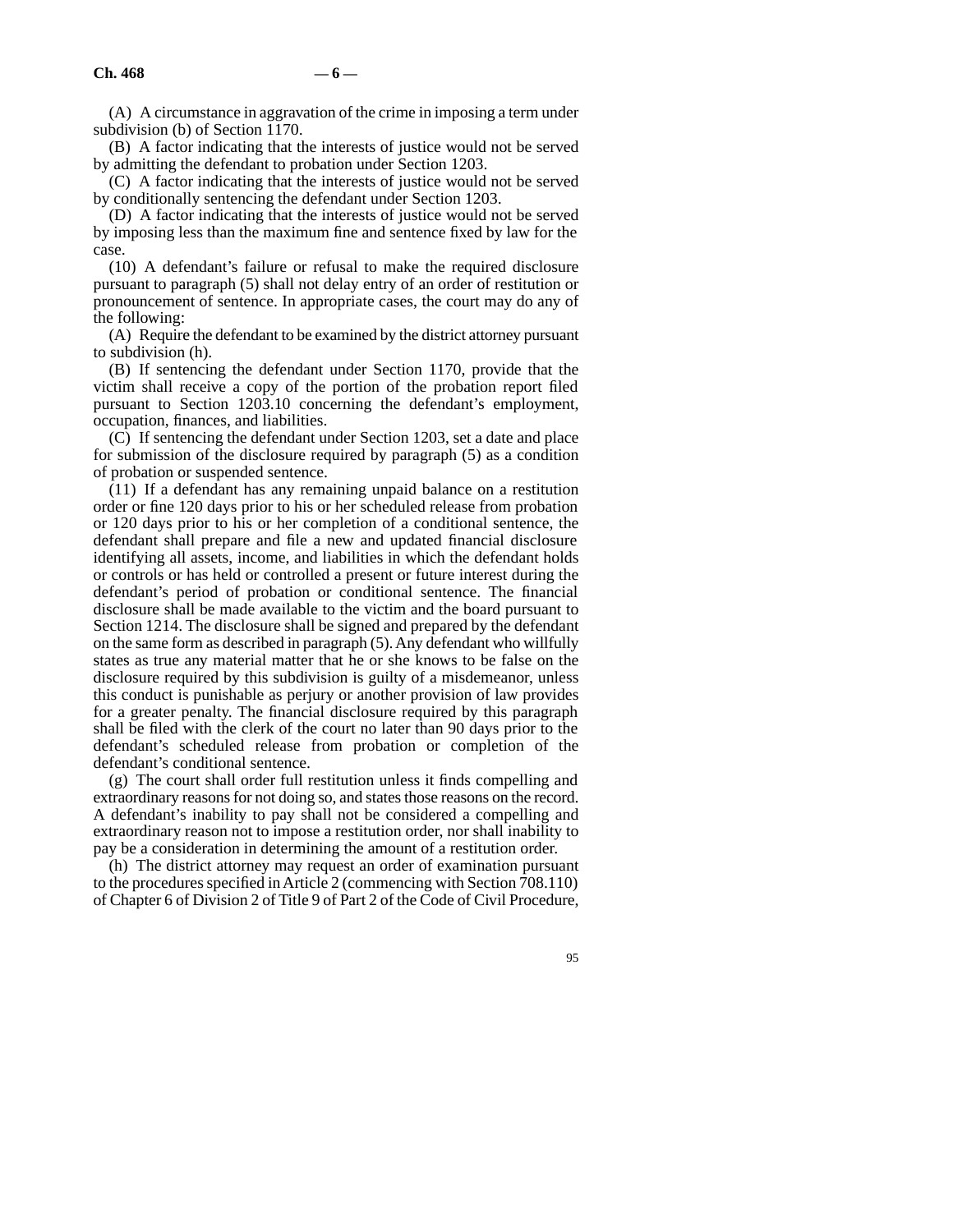in order to determine the defendant's financial assets for purposes of collecting on the restitution order.

(i) A restitution order imposed pursuant to subdivision (f) shall be enforceable as if the order were a civil judgment.

(j) The making of a restitution order pursuant to subdivision (f) shall not affect the right of a victim to recovery from the Restitution Fund as otherwise provided by law, except to the extent that restitution is actually collected pursuant to the order. Restitution collected pursuant to this subdivision shall be credited to any other judgments for the same losses obtained against the defendant arising out of the crime for which the defendant was convicted.

(k) For purposes of this section, "victim" shall include all of the following:

(1) The immediate surviving family of the actual victim.

(2) Any corporation, business trust, estate, trust, partnership, association, joint venture, government, governmental subdivision, agency, or instrumentality, or any other legal or commercial entity when that entity is a direct victim of a crime.

(3) Any person who has sustained economic loss as the result of a crime and who satisfies any of the following conditions:

(A) At the time of the crime was the parent, grandparent, sibling, spouse, child, or grandchild of the victim.

(B) At the time of the crime was living in the household of the victim.

(C) At the time of the crime was a person who had previously lived in the household of the victim for a period of not less than two years in a relationship substantially similar to a relationship listed in subparagraph (A).

(D) Is another family member of the victim, including, but not limited to, the victim's fiancé or fiancée, and who witnessed the crime.

(E) Is the primary caretaker of a minor victim.

(4) Any person who is eligible to receive assistance from the Restitution Fund pursuant to Chapter 5 (commencing with Section 13950) of Part 4 of Division 3 of Title 2 of the Government Code.

(*l*) At its discretion, the board of supervisors of any county may impose a fee to cover the actual administrative cost of collecting the restitution fine, not to exceed 10 percent of the amount ordered to be paid, to be added to the restitution fine and included in the order of the court, the proceeds of which shall be deposited in the general fund of the county.

(m) In every case in which the defendant is granted probation, the court shall make the payment of restitution fines and orders imposed pursuant to this section a condition of probation. Any portion of a restitution order that remains unsatisfied after a defendant is no longer on probation shall continue to be enforceable by a victim pursuant to Section 1214 until the obligation is satisfied.

(n) If the court finds and states on the record compelling and extraordinary reasons why a restitution fine or full restitution order should not be required, the court shall order, as a condition of probation, that the defendant perform specified community service, unless it finds and states on the record